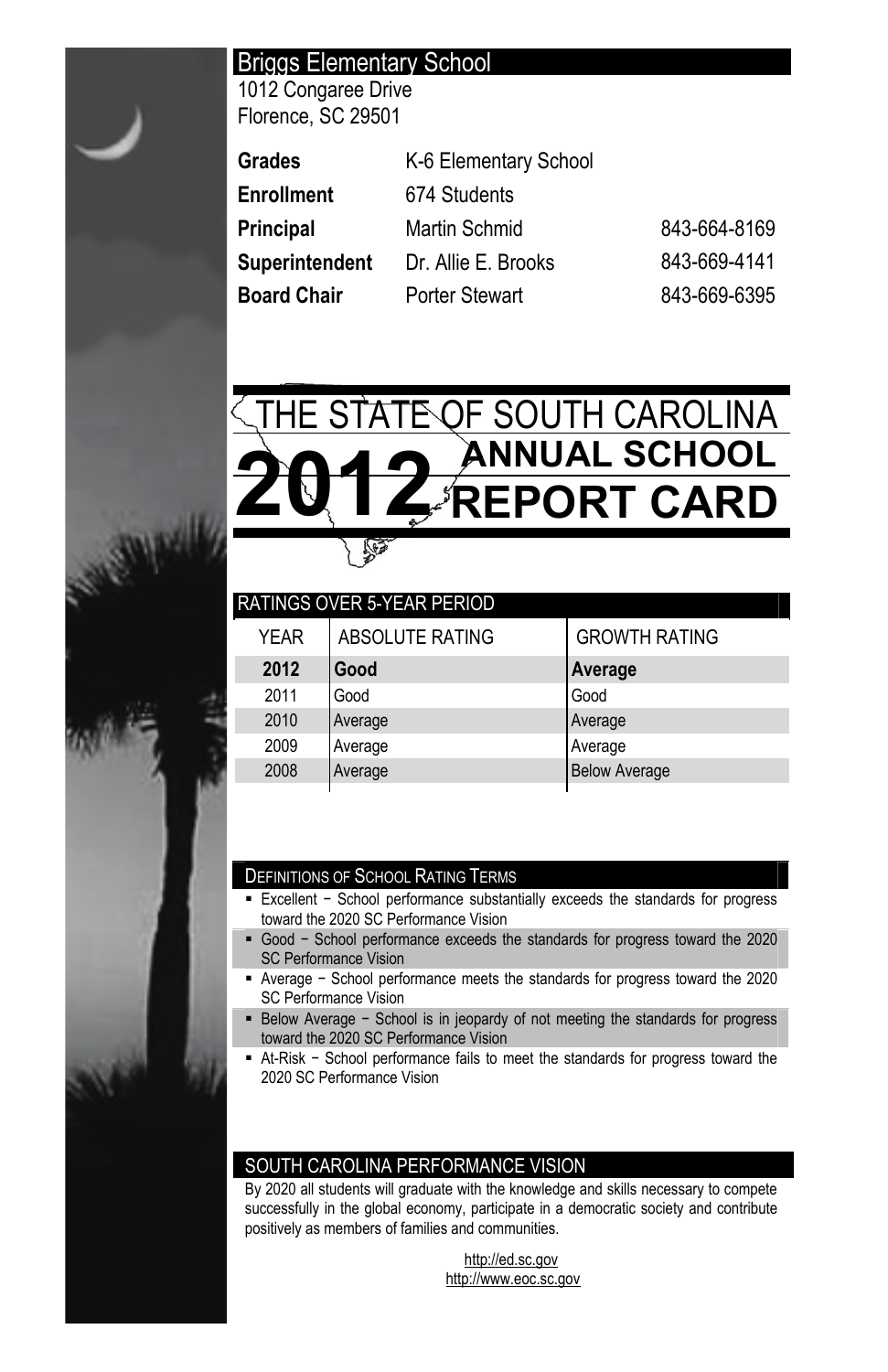

\* Ratings are calculated with data available by 11/07/2012.



\* Elementary schools with Students Like Ours are elementary schools with poverty indices of no more than 5% above or below the index for the school.

| l Definition of Critical Terms |                                                                                                       |  |  |  |  |  |
|--------------------------------|-------------------------------------------------------------------------------------------------------|--|--|--|--|--|
| Exemplary                      | "Exemplary" means the student demonstrated exemplary performance in meeting the grade level standard. |  |  |  |  |  |
| Met                            | "Met" means the student met the grade level standard.                                                 |  |  |  |  |  |
| <b>Not Met</b>                 | "Not Met" means that the student did not meet the grade level standard.                               |  |  |  |  |  |

#### Abbreviations for Missing Data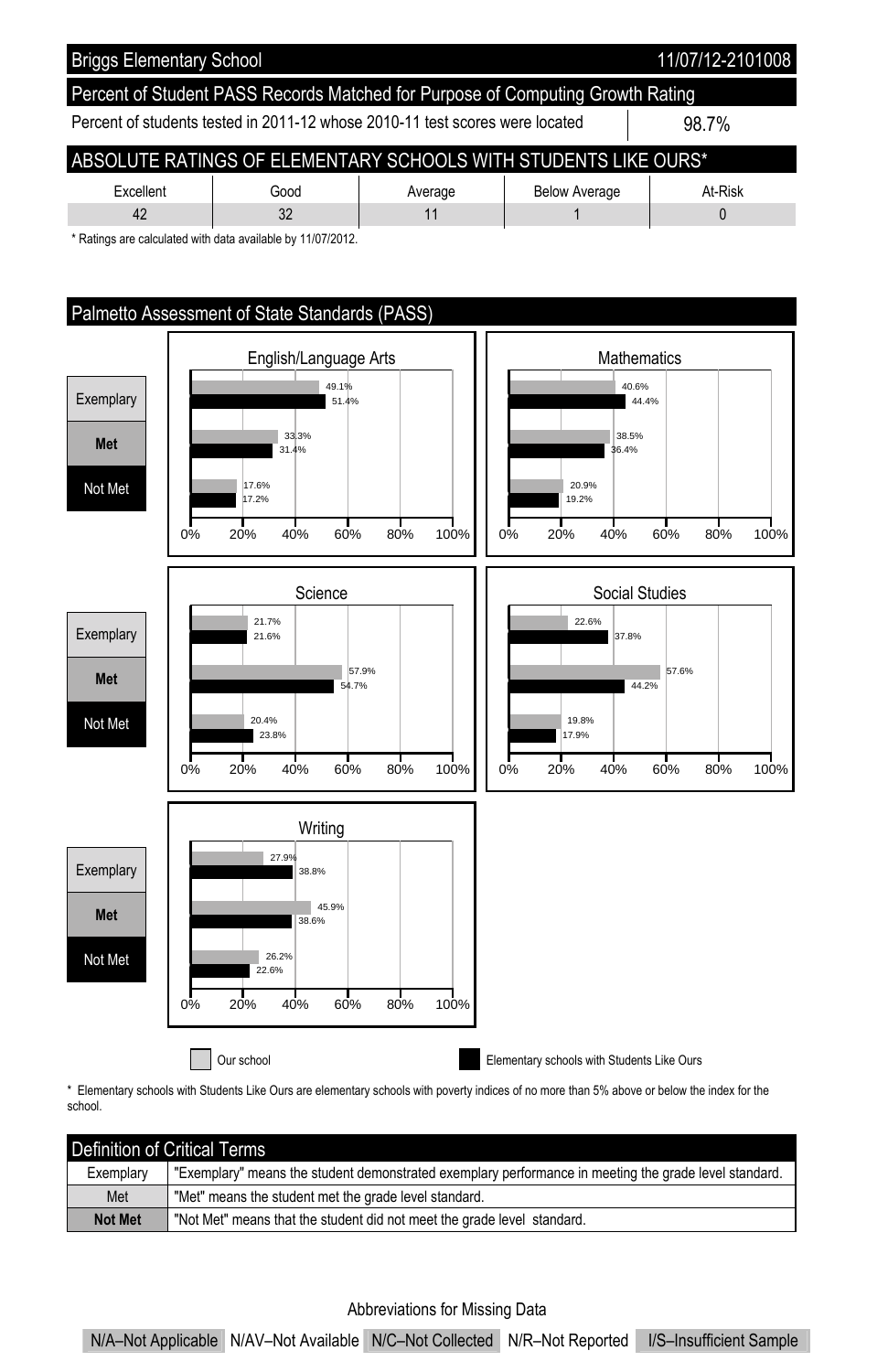| 11/07/12-2101008<br><b>Briggs Elementary School</b>                             |            |                       |                                                            |                                |  |  |  |
|---------------------------------------------------------------------------------|------------|-----------------------|------------------------------------------------------------|--------------------------------|--|--|--|
| <b>School Profile</b>                                                           |            |                       |                                                            |                                |  |  |  |
|                                                                                 | Our School | Change from Last Year | Elementary<br>Schools with<br><b>Students Like</b><br>Ours | Median<br>Elementary<br>School |  |  |  |
| Students (n=674)                                                                |            |                       |                                                            |                                |  |  |  |
| First graders who attended full-day kindergarten                                | 100.0%     | No Change             | 100.0%                                                     | 100.0%                         |  |  |  |
| Retention rate                                                                  | 2.2%       | Up from 0.6%          | 0.9%                                                       | 1.0%                           |  |  |  |
| Attendance rate                                                                 | 96.0%      | Up from 95.5%         | 96.8%                                                      | 96.6%                          |  |  |  |
| Served by gifted and talented program                                           | N/AV       | N/AV                  | N/AV                                                       | N/AV                           |  |  |  |
| With disabilities other than speech                                             | N/AV       | N/AV                  | N/AV                                                       | N/AV                           |  |  |  |
| Older than usual for grade                                                      | N/AV       | N/AV                  | N/AV                                                       | N/AV                           |  |  |  |
| Out-of-school suspensions or expulsions for violent<br>and/or criminal offenses | 0.0%       | No Change             | 0.0%                                                       | 0.0%                           |  |  |  |
| Teachers (n=41)                                                                 |            |                       |                                                            |                                |  |  |  |
| Teachers with advanced degrees                                                  | 63.4%      | Down from 64.3%       | 64.3%                                                      | 63.0%                          |  |  |  |
| Continuing contract teachers                                                    | N/AV       | N/AV                  | N/AV                                                       | N/AV                           |  |  |  |
| Teachers returning from previous year                                           | 90.3%      | Down from 92.0%       | 89.1%                                                      | 88.7%                          |  |  |  |
| Teacher attendance rate                                                         | 99.1%      | Up from 96.4%         | 95.0%                                                      | 95.1%                          |  |  |  |
| Average teacher salary*                                                         | \$48,566   | Up 0.2%               | \$48.812                                                   | \$47,210                       |  |  |  |
| Professional development days/teacher                                           | 10.7 days  | Down from 13.6 days   | $11.7$ days                                                | $10.5$ days                    |  |  |  |
| School                                                                          |            |                       |                                                            |                                |  |  |  |
| Principal's years at school                                                     | 140        | Up from 13.0          | 50                                                         | 40                             |  |  |  |
| Student-teacher ratio in core subjects                                          | 19.3 to 1  | Down from 20.1 to 1   | 20.2 to 1                                                  | 20.0 to 1                      |  |  |  |
| Prime instructional time                                                        | 94.5%      | Up from 91.1%         | 90.1%                                                      | 90.5%                          |  |  |  |
| Opportunities in the arts                                                       | Good       | No Change             | Good                                                       | Good                           |  |  |  |
| SACS accreditation                                                              | Yes        | No Change             | Yes                                                        | Yes                            |  |  |  |
| Parents attending conferences                                                   | 100.0%     | Up from 99.9%         | 100.0%                                                     | 100.0%                         |  |  |  |
| Character development program                                                   | Excellent  | No Change             | Excellent                                                  | Excellent                      |  |  |  |
| Dollars spent per pupil**                                                       | \$6.680    | Down 10.1%            | \$6,951                                                    | \$7.247                        |  |  |  |
| Percent of expenditures for instruction**                                       | 66.6%      | Down from 68.2%       | 68.0%                                                      | 68.2%                          |  |  |  |
| Percent of expenditures for teacher salaries**                                  | 64.7%      | Down from 66.2%       | 66.3%                                                      | 65.7%                          |  |  |  |

\* Includes current year teachers contracted for 185 or more days.

\*\* Prior year audited financial data are reported.

Abbreviations for Missing Data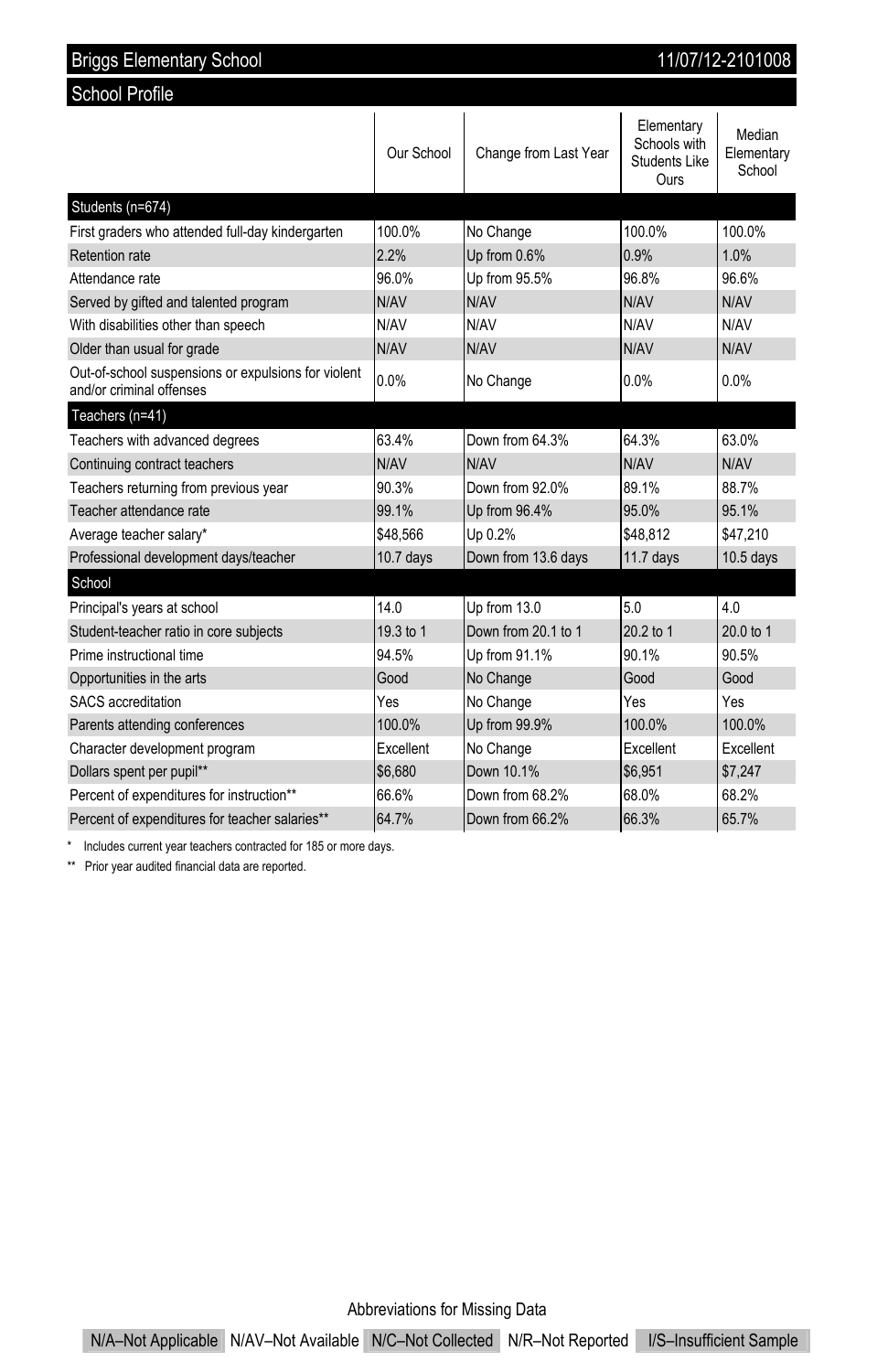## Report of Principal and School Improvement Council

Dear Parents and Community of Briggs Elementary School,

The entire Briggs community is to be commended for their initiative, dedication, and hard work during the 2011- 12 school year. We pride ourselves on the philosophy of meeting the needs of all of our students.

Making a difference with each individual student is our main emphasis. Our school-wide efforts continue to be directed toward established goals that are aligned to Florence School District One and our School Renewal Plan. "A Tradition of Excellence" was our yearly theme. Students and staff members participated in several service-learning projects that benefited local, national and international organizations.

We are extremely proud of the significant improvement in PASS scores resulting in Palmetto Silver Award state recognition. Our Effective School Plan was implemented to address state standards utilizing data from MAP, Accelerated Math, Tests for Higher Standards and COMPASS assessment tools that identify specific areas of need for each child.

School-wide commitment to early literacy evidenced through our LEAP Lab, vigorous commitment to technology noted by the allocation of notebook computers, LCD projectors, Smartboards, document cameras, hardware upgrades, and several software programs (United Streaming, Brain Pop, etc.) to all teachers truly made a difference.

Our school continues accreditation with an "All Clear" rating through the Southern Association of Colleges and Schools.

The Briggs Association of Parents and Teachers and the School Improvement Council work in concert to continue to support outstanding work at our school. Their mini grants fund many teacher initiated enrichment activities. Our third annual "Taste of Briggs" was a huge community success.

Our school stakeholders continue to work together to ensure that Briggs remains a wonderful place to grow and be challenged.

Sincerely, Martin Schmid, Principal Ruth Watts, School Improvement Council Chair

## Evaluations by Teachers, Students and Parents

|                                                        | <b>Teachers</b> | Students* | Parents* |
|--------------------------------------------------------|-----------------|-----------|----------|
| Number of surveys returned                             | 45              | 99        | 60       |
| Percent satisfied with learning environment            | 97.8%           | 85.7%     | 93.3%    |
| Percent satisfied with social and physical environment | 100.0%          | 86.9%     | 84.7%    |
| Percent satisfied with school-home relations           | 97.7%           | 91.8%     | 91.5%    |

Only students at the highest elementary school grade level and their parents were included.

#### Abbreviations for Missing Data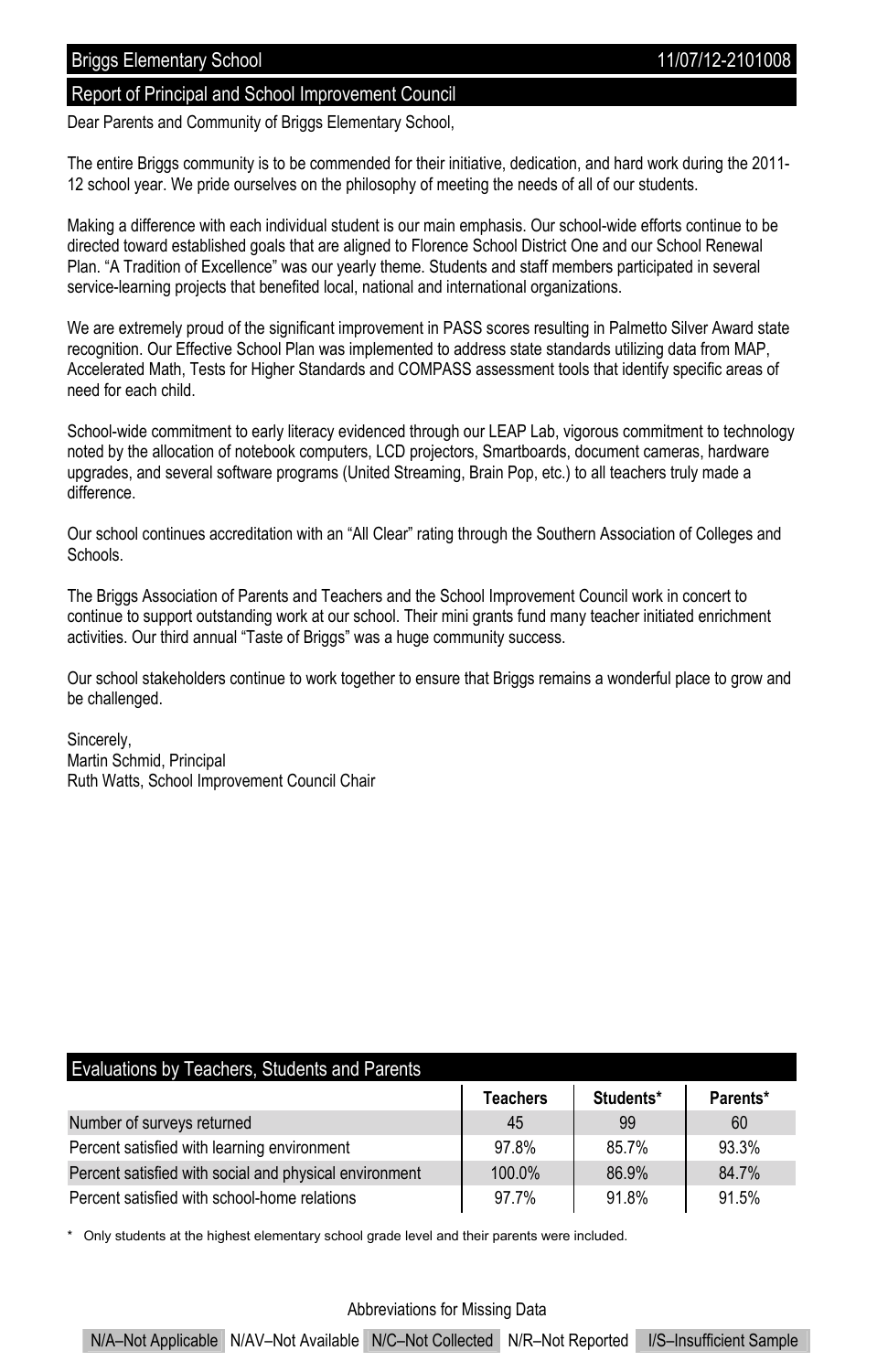## Briggs Elementary School 2008 2009 11/07/12-2101008

## ESEA/Federal Accountability Rating System

In July 2012, the South Carolina Department of Education was granted a waiver from several accountability requirements of the federal Elementary and Secondary Education Act (ESEA). This waiver allowed SC to replace the former pass/fail system with one that utilizes more of the statewide assessments already in place and combine these subject area results with graduation rate (in high schools) to determine if each school met the target or made progress toward the target. This analysis results in a letter grade for the school rather than the pass/fail system of previous years. For a detailed review of the matrix for each school and districts that determined the letter grade, please use the following link: http://ed.sc.gov/data/esea/ or request this information from your child's district or school.

| <b>Overall Weighted Points Total</b> | 93.1 |
|--------------------------------------|------|
| <b>Overall Grade Conversion</b>      |      |

| <b>Index Score</b> | Grade | <b>Description</b>                                          |
|--------------------|-------|-------------------------------------------------------------|
| 90-100             |       | Performance substantially exceeds the state's expectations. |
| 80-89.9            | B     | Performance exceeds the state's expectations.               |
| 70-79.9            | C     | Performance meets the state's expectations.                 |
| 60-69.9            |       | Performance does not meet the state's expectations.         |
| Less than 60       |       | Performance is substantially below the state's expectations |

## Accountability Indicator for Title I Schools

Briggs Elementary School school has been designated as a:

- Title I Reward School for Performance among the highest performing Title I schools in a given year.
- Title I Reward School for Progress one of the schools with substantial progress in student subgroups.
- $\Box$  Title I Focus School one of the schools with the highest average performance gap between subgroups.
- Title I Priority School one of the 5% lowest performing Title I schools.
- ✓ Title I School does not qualify as Reward, Focus or Priority School.
- $\Box$  Non-Title I School therefore the designations above are not applicable.

### Teacher Quality and Student Attendance

|                                                                         | <b>Our District</b> | <b>State</b> |
|-------------------------------------------------------------------------|---------------------|--------------|
| Classes in low poverty schools not taught by highly qualified teachers  | 1.8%                | 2.6%         |
| Classes in high poverty schools not taught by highly qualified teachers | 4.0%                | 5.1%         |

|                                                 | Our School | <b>State Obiective</b> | <b>Met State Objective</b> |
|-------------------------------------------------|------------|------------------------|----------------------------|
| Classes not taught by highly qualified teachers | 0.3%       | $0.0\%$                | No                         |
| Student attendance rate                         | 96.0%      | $94.0\%$ *             | Yes                        |

\* Or greater than last year

Abbreviations for Missing Data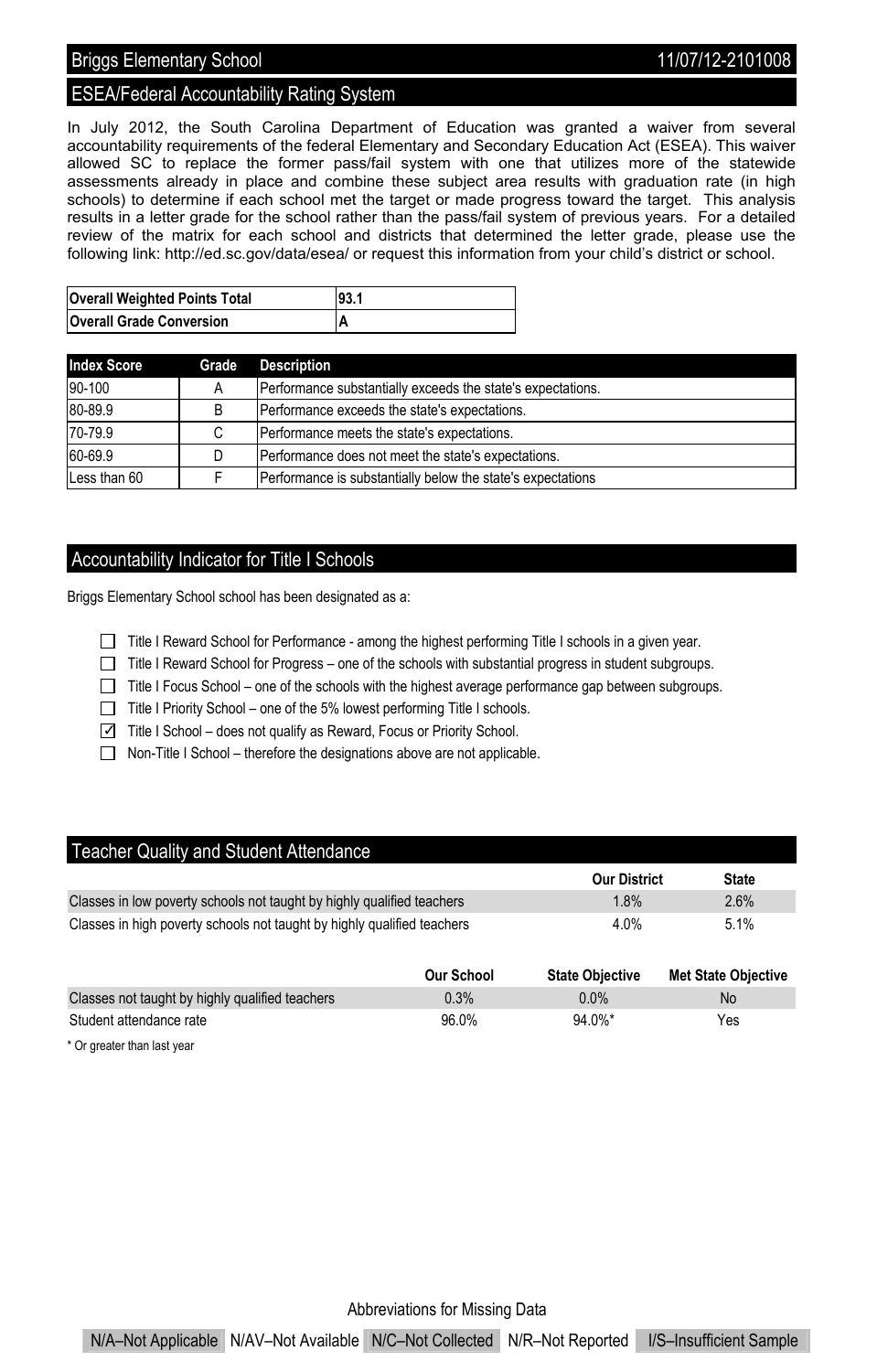| 11/07/12-2101008<br><b>Briggs Elementary School</b> |          |                   |              |                        |              |                |
|-----------------------------------------------------|----------|-------------------|--------------|------------------------|--------------|----------------|
| Performance By Group                                |          |                   |              |                        |              |                |
| Subgroups                                           | ELA Mean | <b>Vlath Mean</b> | Science Mean | Social Studies<br>Mean | ELA % Tested | Vlath % Tested |
|                                                     |          |                   | Grades 3-5   |                        |              |                |
| <b>All Students</b>                                 | 672.9    | 661.6             | 638.8        | 635.2                  | 99.5         | 99.5           |
| Male                                                | 674.4    | 666.3             | 642.6        | 640.5                  | 99.1         | 99.1           |
| Female                                              | 671.3    | 656.6             | 634.8        | 629.4                  | 100.0        | 100.0          |
| White                                               | 689.3    | 676.2             | 652.7        | 645.9                  | 100.0        | 100.0          |
| African American                                    | 640.5    | 632.7             | 609.8        | 612.5                  | 98.8         | 98.8           |
| Asian/Pacific Islander                              | N/A      | N/A               | N/A          | N/A                    | N/A          | N/A            |
| Hispanic                                            | N/A      | N/A               | N/A          | N/A                    | N/A          | N/A            |
| American Indian/Alaskan                             | N/A      | N/A               | N/A          | N/A                    | N/A          | N/A            |
| <b>Disabled</b>                                     | 630.7    | 615.9             | 590.3        | 607.3                  | 97.8         | 97.8           |
| Limited English Proficient                          | N/A      | N/A               | N/A          | N/A                    | N/A          | N/A            |
| Subsidized meals                                    | 659.1    | 645.3             | 628.0        | 623.5                  | 99.6         | 99.6           |
| Annual Measurable<br>Objective (AMO)                | 630.0    | 630.0             | 630.0        | 630.0                  | 95.0         | 95.0           |
|                                                     |          |                   | Grades 6-8   |                        |              |                |
| <b>All Students</b>                                 | 655.8    | 655.8             | 620.5        | 644.1                  | 99.5         | 99.5           |
| Male                                                | 652.3    | 652.9             | 626.3        | 643.2                  | 99.1         | 99.1           |
| Female                                              | 660.1    | 659.3             | 613.6        | 645.2                  | 100.0        | 100.0          |
| White                                               | 667.4    | 662.2             | 629.7        | 653.3                  | 100.0        | 100.0          |
| African American                                    | 638.6    | 640.5             | 611.3        | 617.6                  | 98.8         | 98.8           |
| Asian/Pacific Islander                              | N/A      | N/A               | N/A          | N/A                    | N/A          | N/A            |
| Hispanic                                            | N/A      | N/A               | N/A          | N/A                    | N/A          | N/A            |
| American Indian/Alaskan                             | N/A      | N/A               | N/A          | N/A                    | N/A          | N/A            |
| Disabled                                            | 607.7    | 602.1             | 583.8        | 597.1                  | 97.8         | 97.8           |
| Limited English Proficient                          | N/A      | N/A               | N/A          | N/A                    | N/A          | N/A            |
| Subsidized meals                                    | 642.6    | 643.8             | 610.8        | 628.0                  | 99.6         | 99.6           |
| Annual Measurable<br>Objective (AMO)                | 624.0    | 624.0             | 624.0        | 624.0                  | 95.0         | 95.0           |

Abbreviations for Missing Data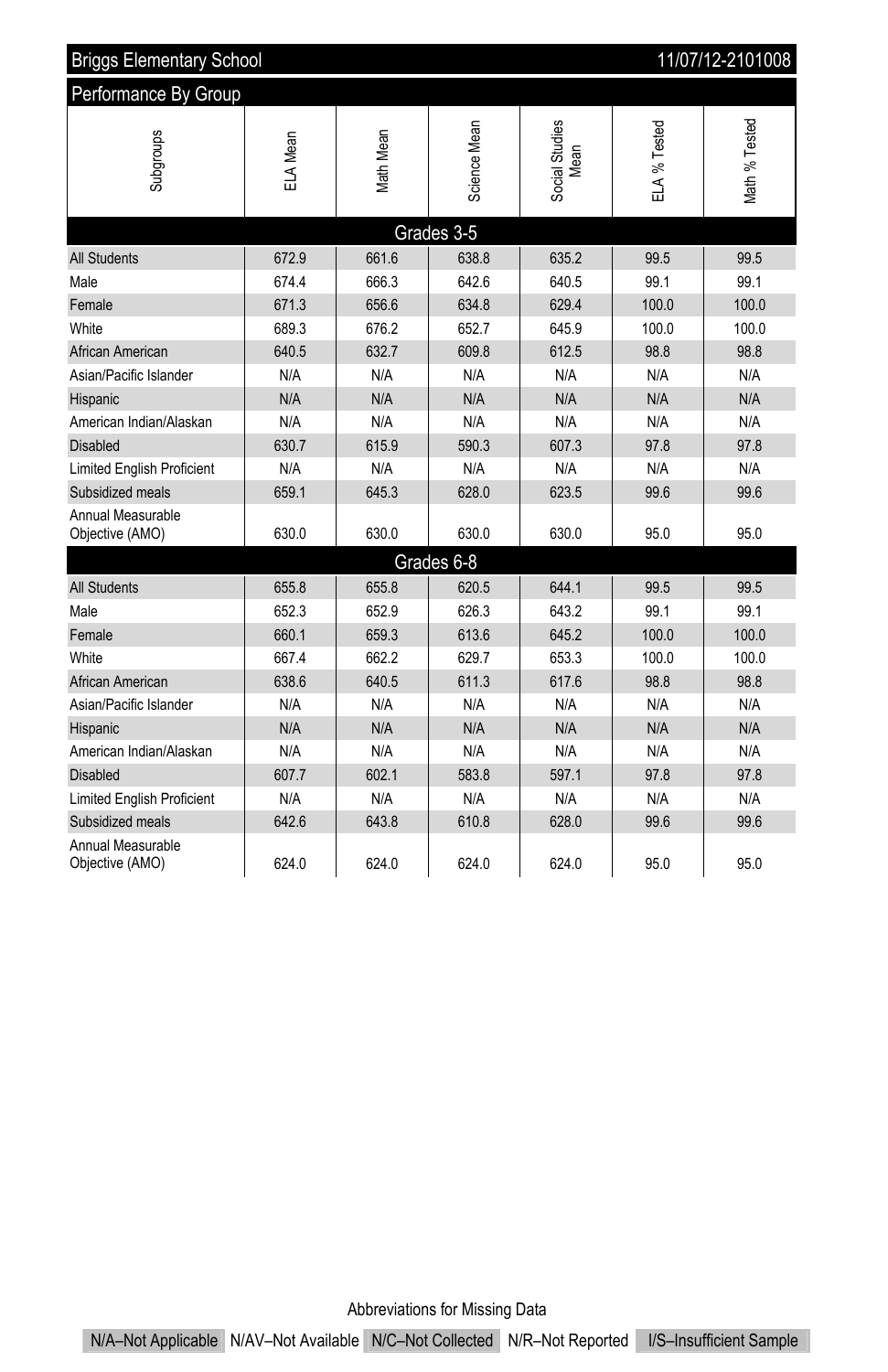|      | 11/07/12-2101008<br><b>Briggs Elementary School</b> |                                  |             |                       |            |              |                       |
|------|-----------------------------------------------------|----------------------------------|-------------|-----------------------|------------|--------------|-----------------------|
|      | PASS Performance By Grade Level                     |                                  |             |                       |            |              |                       |
|      | Grade                                               | Enrollment 1st<br>Day of Testing | % Tested    | % Not Met             | % Met      | %Exemplary   | % Met or<br>Exemplary |
|      |                                                     |                                  |             | English/Language Arts |            |              |                       |
|      | 3                                                   | 96                               | 100         | 9.2                   | 20.7       | 70.1         | 90.8                  |
|      | $\overline{\mathbf{4}}$                             | 118                              | 98.3        | 16.5                  | 41.3       | 42.2         | 83.5                  |
| 2011 | 5                                                   | 103                              | 100         | 14.3                  | 50         | 35.7         | 85.7                  |
|      | 6                                                   | 98                               | 100         | 19.1                  | 21.3       | 59.6         | 80.9                  |
|      | 7                                                   | N/A                              | N/AV        | N/A                   | N/A        | N/A          | N/A                   |
|      | 8                                                   | N/A                              | N/AV        | N/A                   | N/A        | N/A          | N/A                   |
|      | 3                                                   | 88                               | 100         | 9.3                   | 22.1       | 68.6         | 90.7                  |
|      | 4                                                   | 109                              | 99.1        | 11.3                  | 33         | 55.7         | 88.7                  |
| 2012 | 5                                                   | 131                              | 99.2        | 21.8                  | 41.2       | 37           | 78.2                  |
|      | 6                                                   | 102                              | 100         | 23.4                  | 30.9       | 45.7         | 76.6                  |
|      | 7                                                   | N/A                              | N/AV        | N/A                   | N/A        | N/A          | N/A                   |
|      | 8                                                   | N/A                              | N/AV        | N/A                   | N/A        | N/A          | N/A                   |
|      |                                                     |                                  |             | Mathematics           |            |              |                       |
|      | 3                                                   | 96                               | 100         | 12.6                  | 25.3       | 62.1         | 87.4                  |
|      | $\overline{4}$                                      | 118                              | 100         | 19.1                  | 40.9       | 40           | 80.9                  |
| 2011 | 5                                                   | 103                              | 100         | 23.5                  | 30.6       | 45.9         | 76.5                  |
|      | 6                                                   | 98                               | 100         | 14.9                  | 36.2       | 48.9         | 85.1                  |
|      | 7                                                   | N/A                              | N/AV        | N/A                   | N/A        | N/A          | N/A                   |
|      | 8                                                   | N/A                              | N/AV        | N/A                   | N/A        | N/A          | N/A                   |
|      | 3                                                   | 88                               | 100         | 12.8                  | 31.4       | 55.8         | 87.2                  |
|      | $\overline{\mathbf{4}}$                             | 109                              | 99.1        | 18.6                  | 38.1       | 43.3         | 81.4                  |
| 2012 | 5<br>6                                              | 131<br>102                       | 99.2<br>100 | 25.2<br>22.3          | 42<br>38.3 | 32.8<br>39.4 | 74.8<br>77.7          |
|      | $\overline{7}$                                      | N/A                              | N/AV        | N/A                   | N/A        | N/A          | N/A                   |
|      | 8                                                   | N/A                              | N/AV        | N/A                   | N/A        | N/A          | N/A                   |
|      |                                                     |                                  |             | Science               |            |              |                       |
|      |                                                     | 51                               | 98          |                       | 37.8       | 44.4         | 82.2                  |
|      | 3<br>$\overline{4}$                                 | 118                              | 100         | 17.8<br>21.8          | 54.5       | 23.6         | 78.2                  |
|      | 5                                                   | 52                               | 100         | 17.6                  | 54.9       | 27.5         | 82.4                  |
| 2011 | 6                                                   | 49                               | 100         | 31.9                  | 51.1       | 17           | 68.1                  |
|      | $\overline{7}$                                      | N/A                              | N/AV        | N/A                   | N/A        | N/A          | N/A                   |
|      | 8                                                   | N/A                              | N/AV        | N/A                   | N/A        | N/A          | N/A                   |
|      | 3                                                   | 47                               | 100         | $\overline{20}$       | 40         | 40           | 80                    |
|      | 4                                                   | 108                              | 99.1        | 11.5                  | 67.7       | 20.8         | 88.5                  |
| 2012 | 5                                                   | 66                               | 98.5        | 28.8                  | 47.5       | 23.7         | 71.2                  |
|      | 6                                                   | 51                               | 98          | 26.1                  | 60.9       | 13           | 73.9                  |
|      | 7                                                   | N/A                              | N/AV        | N/A                   | N/A        | N/A          | N/A                   |
|      | 8                                                   | N/A                              | N/AV        | N/A                   | N/A        | N/A          | N/A                   |

Abbreviations for Missing Data